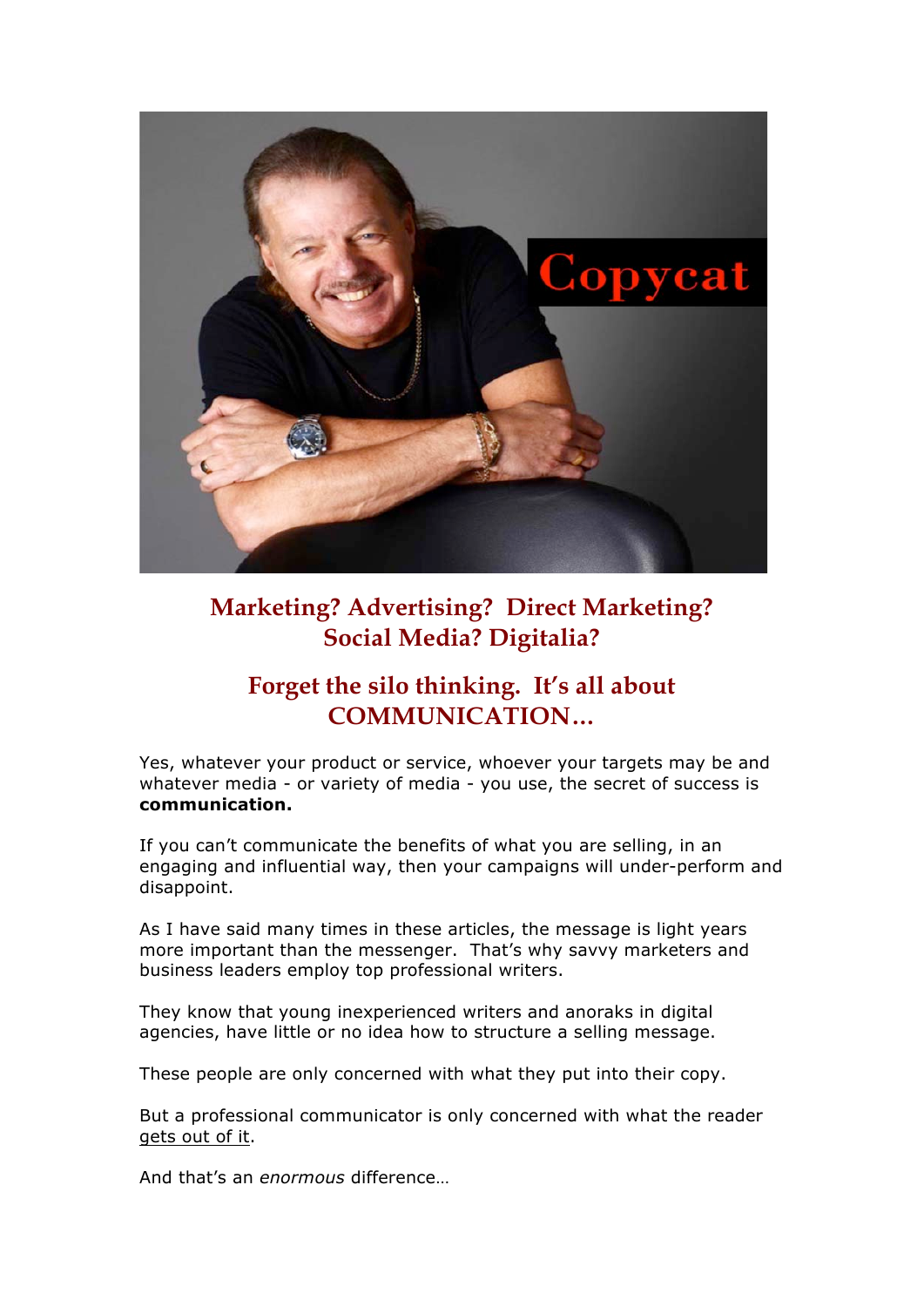The trend today, is to prepare communications that look good. If it looks good they say, then it will be good for our brand and everyone will like us.

Total bollocks. Because looking good has nothing to do with success.

Success is about **sales**. As Bill Bernbach said, *"The purpose of advertising is to SELL. That is what the client is paying for - and if that goal does not permeate every idea you get, every word you write, every picture you take, you are a phony and you ought to get out of the business."*

Here's a perfect example of how not to do it and waste a lot of money in the process. This kind of thing is 'trending' right now...



I saw this load of tripe on the platform at Marylebone Tube Station, a month or so ago. A striking image, I'm sure you'll agree.

But what the hell is it all about?

Obviously, 'Go Turkey' in the bottom left corner, goes part of the way to answer that question. The rest is a mystery. I'll tell you why in a minute.

As this was so bad, I decided to take a picture of it to share with you all.

While I was taking the picture, a guy came up to me on the platform and said - "what is that selling? I don't understand it."

I told him I didn't know, which is why I'm taking a shot of it, to show people how not to advertise.

I then told him the answer to his question was lurking in the poster. He turned to look at it and shook his head. "Where?" he said.

"It's in the copy," I told him. "WHAT copy?" he said..."I can't see any..."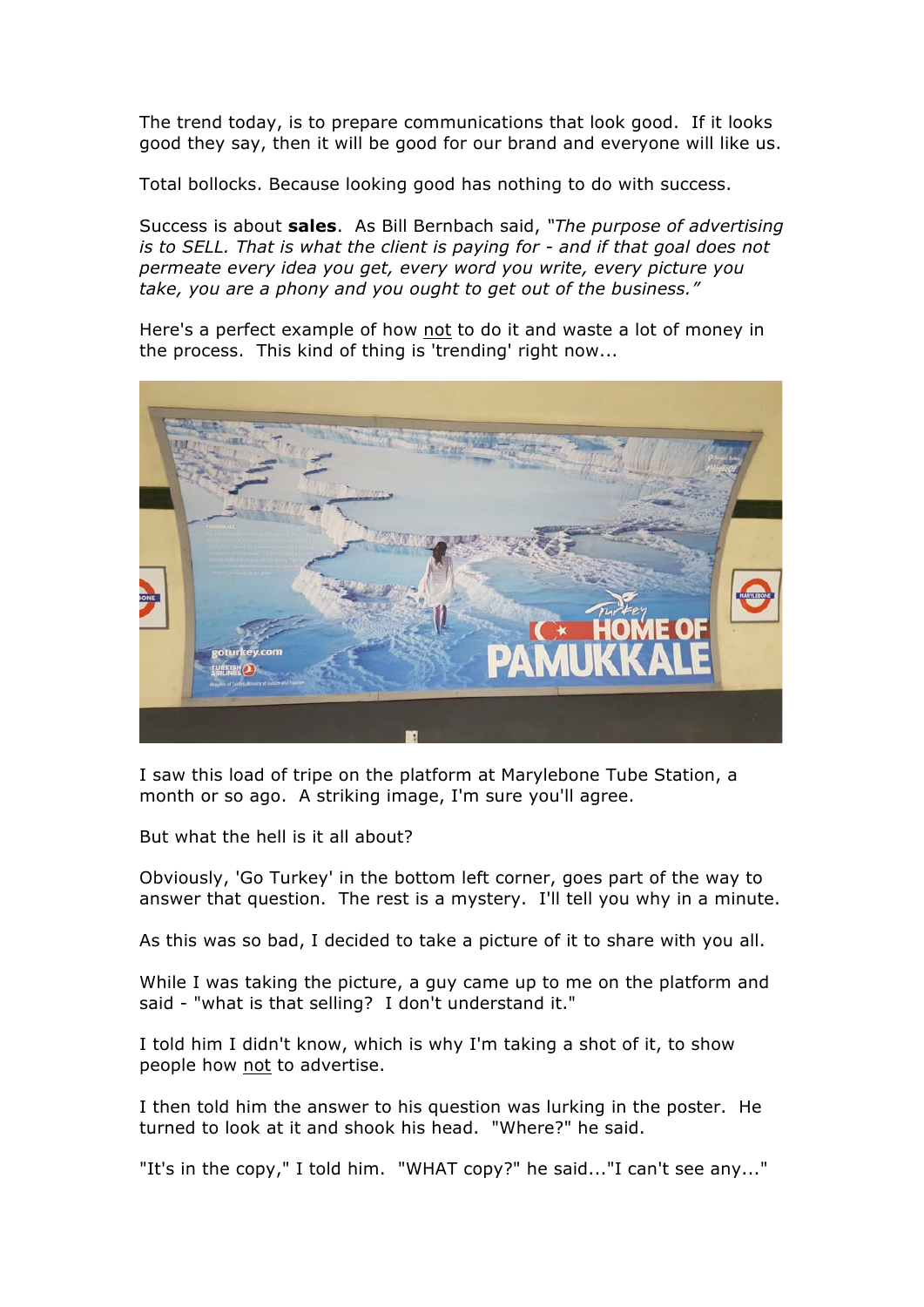"Oh, hold on…"

"But, I can't read it. How stupid is that?"

"Yes, *exactly*. Now you know why I'm taking a picture of it".

This is just another classic case of two brainless people, wasting a lot of valuable marketing budget. Person one - the dummy who created it - and person two - the idiot who signed it off.

The copy was there. Here is the proof...



White copy out of a light blue background. Virtually invisible.

It would be funny, if it wasn't so sad. I think this poster should get a special award for creative masturbation.

Just because your ad looks good, doesn't mean it will even get looked at, let alone read. (Gulf marketers, please take note). How many people do you know who are impeccably groomed ... but dull as dishwater?

David Ogilvy underlined this many years ago, *"When I write an advertisement, I don't want you to tell me that you find it 'creative.' I want you to find it so interesting that you buy the product."*

Well, I wouldn't hold your breath in Pamukkale if I were you. I don't think the tourist hordes are going to descend on you in the near future.

Stuff like that, just makes me despair. And it's *everywhere*...

If you are one of a small minority that possess the skill and talent to 'communicate' relevant and benefit-laden offers to the right targets, in the correct way, at the right time, you will always do well.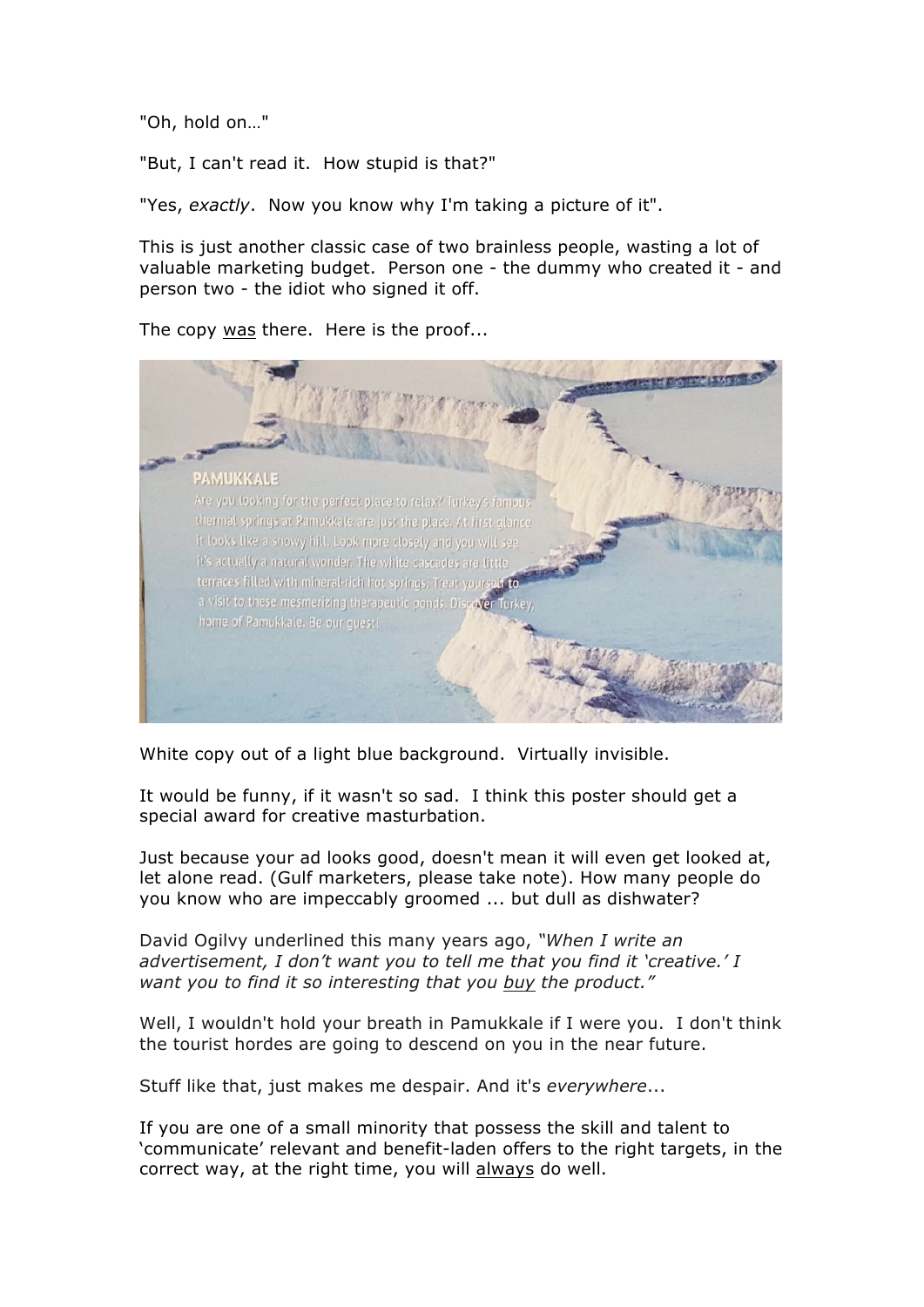Now - and in generations to come - irrespective of the media choices available, or anything else for that matter.

The reason is very simple. Because not many people in this business *really* understand the art of communication. And I don't just mean copywriters - I mean creatives and top marketers too.

The above ad confirms that.

And just going off at a tangent for a second, have you noticed how this communication thing, manifests itself with emails?

You write to someone you know. And you get ignored. You write again. And you get silence. Four weeks down the line, if you're lucky, you may get a note back, saying he/she has been busy.

What is THAT all about?

Email is an intrusive medium. It's easier to respond to an email than to ignore it. Just a holding message, that's all it needs. How long does that take - 30 seconds?

And don't try to justify this ignorance by saying you get over 100 emails a day. It takes no longer than 10 minutes in the morning to get your inbox shipshape.

I know. I do get 100 emails a day. And before I've finished my orange juice, I've done it all. Including my spam filter. And I also answer everyone that needs answering, too.

It's not difficult.

There is no doubt in my mind, that email is showing up a lot of individuals for what they are - bloody ignorant people. They should be embarrassed at their behaviour. I've given up on a lot of them.

Rant over. Back to the art of communication.

To communicate effectively, you have to know how to *connect* before you can sell. But, it's a specialist skill.

An art.

To do it right, you have to understand how basic communication techniques work. And the reasons why they work.

It's the same as anything else. You can't fly a plane until you know how it works. You can't cook a fine Risotto unless you know how all the ingredients work together.

And you can't write copy unless you have studied the art and you fully understand things you must do – and things you must avoid.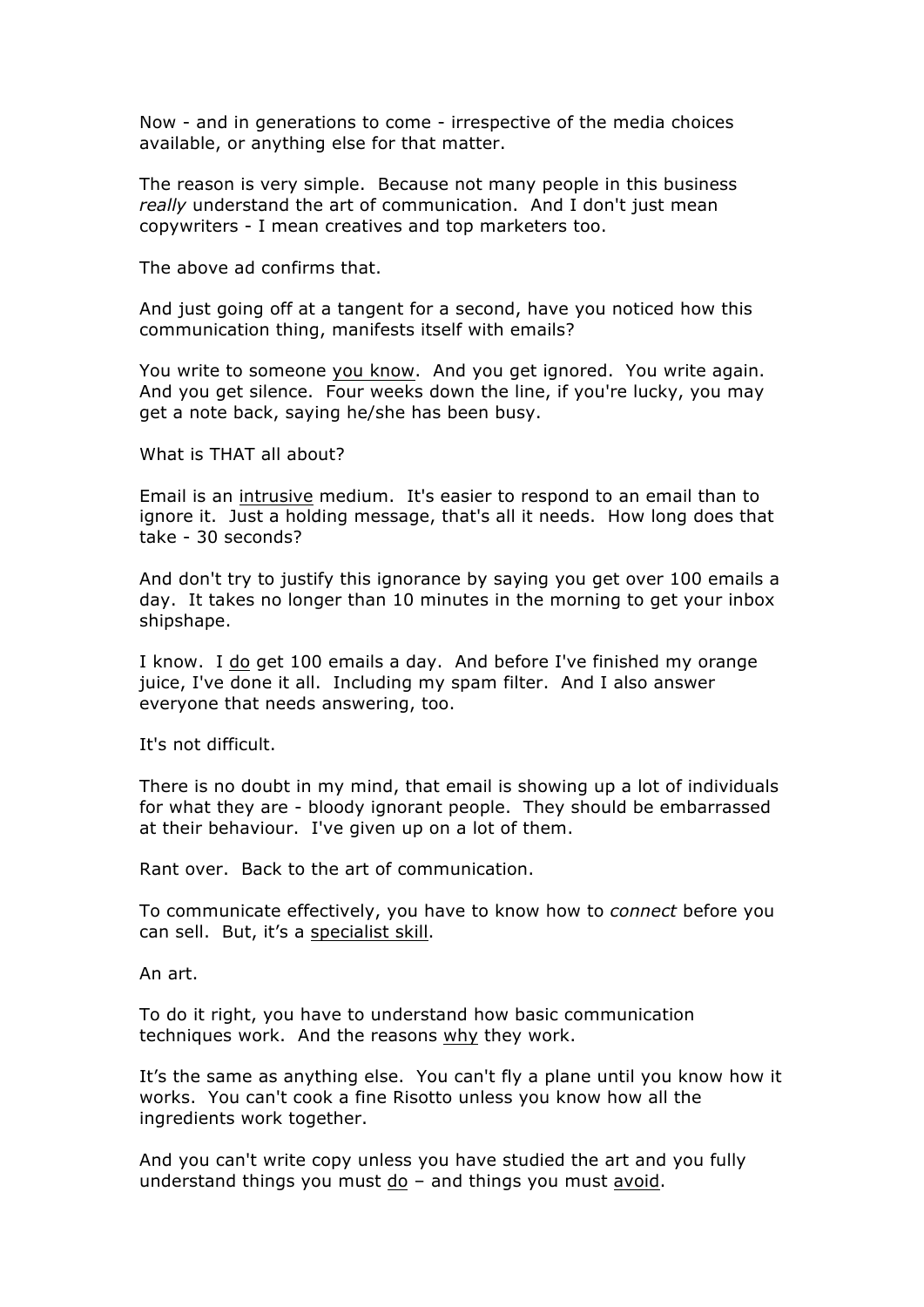So, let's look at some of the key elements of how to write copy that connects, engages and really sells...

You might think it's easy. You would not be alone, as lots of people do. That's why we all receive loads of garbage, masquerading as marketing messages, every single day.

To write copy that connects, engages and really sells, you have to harness the enormous power of words - and use them correctly.

But, before you start writing, you must spend as much time as possible studying the product or service you are selling. This is absolutely vital. Get to know everything about it. Immerse yourself in it.

Discover what it is about the product that will offer a benefit to the reader. Because that is what will make him/her buy.

Not how long you have been in business, when your Grandfather started the firm, how many machines you have, or staff on the payroll.

Those are features and no one is interested in them. No one buys features.

They play only a supporting role in the sales pitch. The writer should instead, be telling the reader the benefits that he or she will enjoy as a result of all these things.

In my view, most copy fails miserably, because the writer has not studied the product hard enough. This results in copy that does not deliver strong enough reasons why the recipient should buy it - or overcomes every possible objection why they shouldn't.

Bill Bernbach put it like this:

"Know your product inside and out before you start working. And relate that knowledge to the recipient's needs. You will write better when you have something to write about. Your cleverness, imagination and invention must stem from your knowledge of the product or service you are selling".

That point abour relating the product or service to the recipient's needs is a key one. As you will all know, we lost a great man in our industry recently, when the unique Herschell Gordon Lewis sadly passed away.

Herschell used to refer to this point, as 'connecting within the experiential background of the reader'.

In other words, creating a bridge - between the writer and the reader and getting them to nod as they read your copy. If your copy can get the reader nodding and agreeing with the points you are making, you have that reader in the palm of your hand.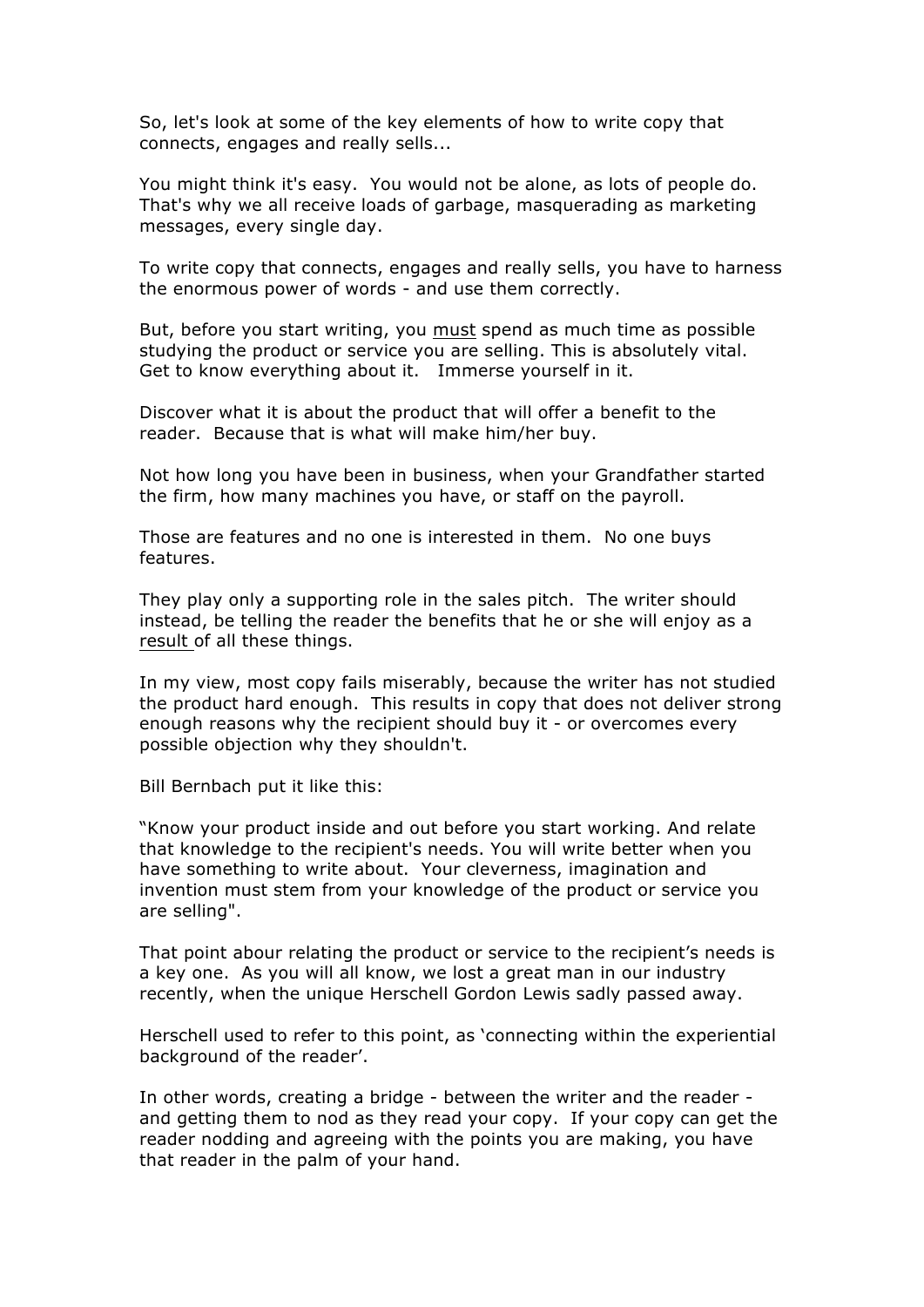You are then in control. And, as a result, you have more than a good chance of getting that reader to do exactly what you want them to do. Pick up the phone, send a email, clip the coupon, visit the landing page, place the order, visit the store, etc...

To connect and to communicate effectively, you must write it like you say it. Use everyday language. Write to the chimpanzee brain.

Just imagine you are in a bar and you have your best prospect standing next to you. The prospect has a drink in front of them, like you have.

After the pleasantries, you get selling. The words you will use in that informal conversation, are the same type of words that you should use in your written pitch.

*Exactly* the same. Everyday words. Emotional words. Not an intellectual or clever word or phrase in sight.

Use words that connect. Words that engage. Not stiff words that bore.

Use short sentences. Be sharp. And effective.

No rambling and no boring diatribe. Don't talk about you. No one is interested in you. Talk about your prospect and what you could do for him/her. Demonstrate it. Deliver your words with energy, pace and passion.

Engage with the reader, grab that reader and don't let them go.

And sell, sell, SELL, every word of the way.

Whatever happened to selling, by the way? Why are people afraid to really sell anymore? Now marketers spend more time on the dreaded Content Marketing, than actually selling.

It's the new silver bullet, of course. And we know how marketers love the silver bullet. But, as I have said many times before, Content Marketing is like sex without the orgasm.

What is the point of that?

I'm glad that Mark Ritson – one of the smartest guys in our business clearly agrees with me, when he recently published an article in Marketing Week, called "Is Content Marketing a load of bollocks?"

https://www.marketingweek.com/2016/10/11/is-content-marketing-aload-of-bullsht/

Yes it is, Mark. Yes it *is*. But how much money will be wasted, before the marketing lemmings find that out?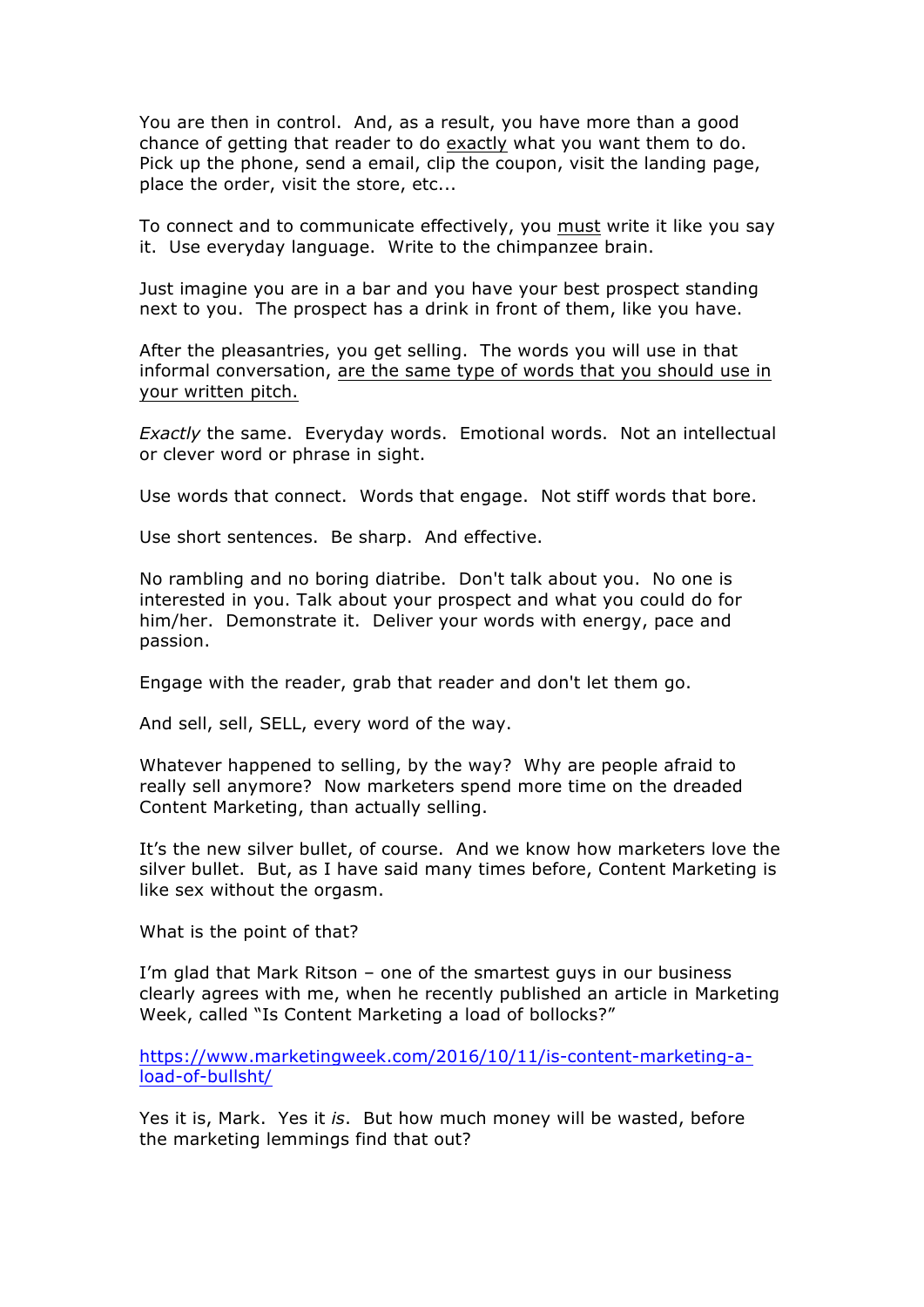And, as we are talking about bollocks, here's a right plateful from an iconic brand that should know better. I have been receiving tripe like this from them, for nearly two years now.

Feast your eyes on this. This is how the most famous publishing brand in the world, tries to sell a subscription.



The delivery is flaccid, the copy is pedestrian and the whole thing has no energy or belief. And how bad is the layout and the overall impression?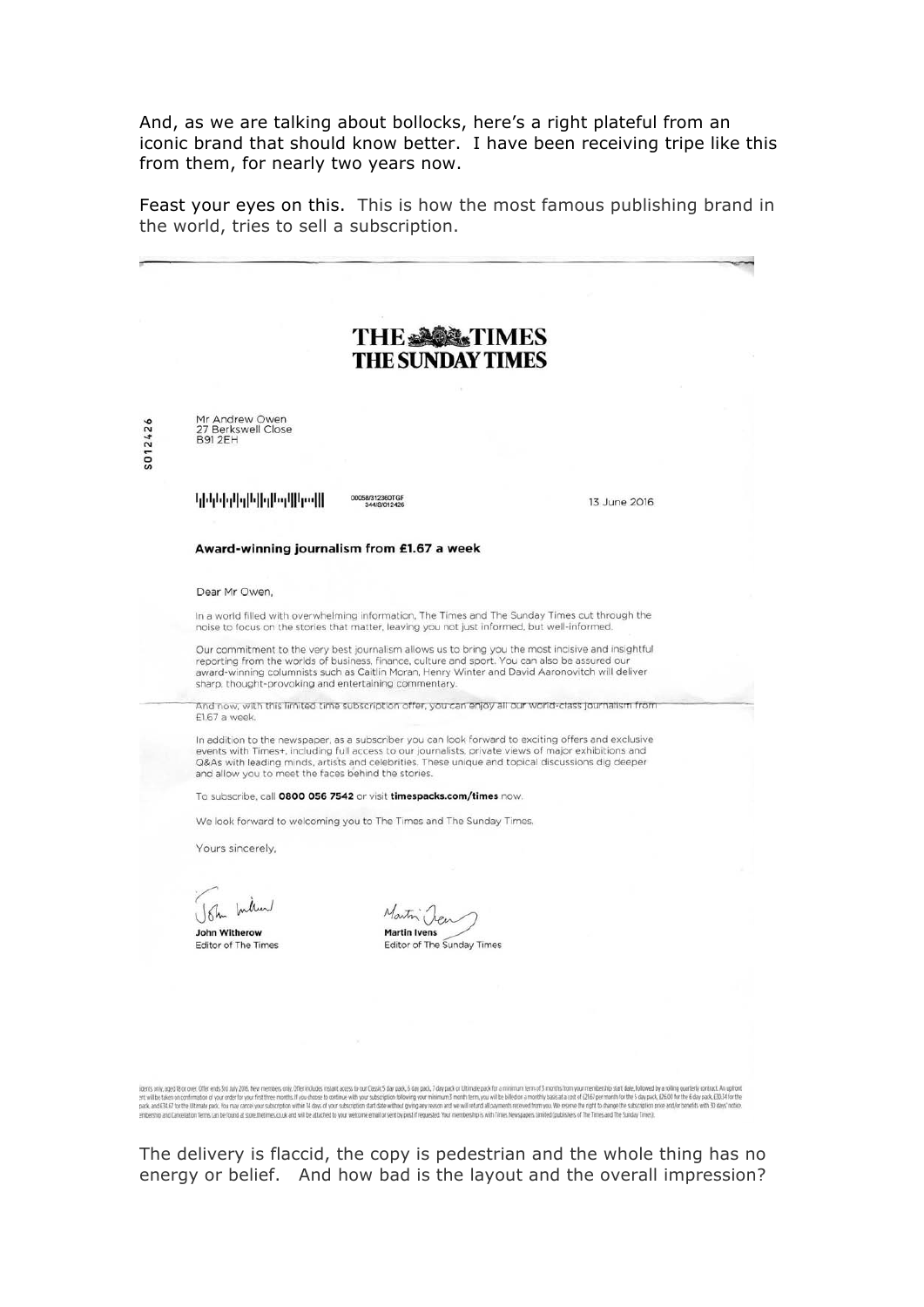It looks boring – and it is. It also looks cheap and nasty.

They have litho printed the letter, then personalised it on top. And the address and the salutation are in a different font size to the copy.

Yes, really. It's lazy, lazy marketing. Cheapo, cheapo - and unforgivable.

Who created it? And who signed it off? Do they not realise that this load of tosh is seriously damaging their brand?

I will remind you of the line we used to tell clients 30 years ago - 'Your mailing is your salesman.' It is so true. And still so relevant today.

Well, this particular salesman from News UK, has turned up looking like he's spent a night on a park bench, has dirty shoes and stinks of curry.

This is really just reflective of the publishing sector these days. In the main, they are putting out so much dross. Bill Jayme will be laughing his head off in the Agency Bar in the sky, looking at this rubbish today.

## **So, I will repeat what I said at the start of this article. It is absolutely vital these days, for anyone in marketing, to know how to communicate**. **And communicate** *effectively...*

Audiences now, are street smart and savvy. They see marketers coming from miles away. Give them the respect they deserve. They will dismiss you if you don't.

It's not rocket science…

When you have something important to communicate – and, if you are in marketing, then it won't be more important than trying to get a response or a sale - then remember this.

Firstly, you must understand the communication process - what works, what doesn't - and *why*. Then, when you feel you have that knowledge, study the product or service you are selling and discover the golden nuggets that it posseses.

Then - and only then, can you start writing. When you do, sell those nuggets passionately, using everyday words, emotional words. And deliver your sales message with energy and belief.

Engage with the reader, grab that reader and don't let them go.

Keep the faith…